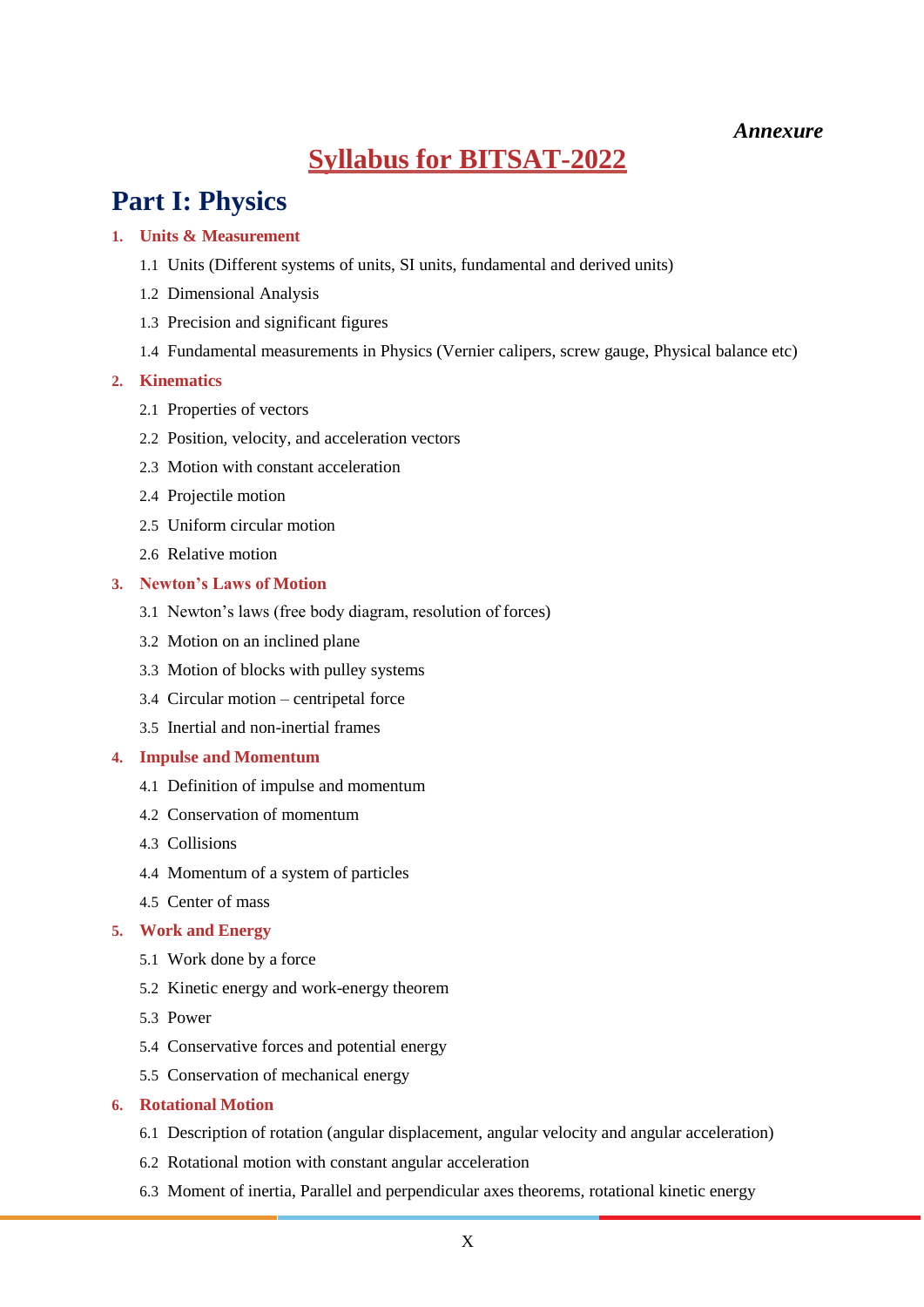- 6.4 Torque and angular momentum
- 6.5 Conservation of angular momentum
- 6.6 Rolling motion

### **7. Gravitation**

- 7.1 Newton's law of gravitation
- 7.2 Gravitational potential energy, Escape velocity
- 7.3 Motion of planets Kepler's laws, satellite motion

### **8. Mechanics of Solids and Fluids**

- 8.1 Elasticity
- 8.2 Pressure, density and Archimedes' principle
- 8.3 Viscosity and Surface Tension
- 8.4 Bernoulli's theorem

## **9. Oscillations**

- 9.1 Kinematics of simple harmonic motion
- 9.2 Spring mass system, simple and compound pendulum
- 9.3 Forced & damped oscillations, resonance

### **10. Waves**

- 10.1 Progressive sinusoidal waves
- 10.2 Standing waves in strings and pipes
- 10.3 Superposition of waves, beats
- 10.4 Doppler Effect

### **11. Heat and Thermodynamics**

- 11.1 Kinetic theory of gases
- 11.2 Thermal equilibrium and temperature
- 11.3 Specific heat, Heat Transfer Conduction, convection and radiation, thermal conductivity, Newton's law of cooling Work, heat and first law of thermodynamics
- 11.4 2<sup>nd</sup> law of thermodynamics, Carnot engine Efficiency and Coefficient of performance

### **12. Electrostatics**

- 12.1 Coulomb's law
- 12.2 Electric field (discrete and continuous charge distributions)
- 12.3 Electrostatic potential and Electrostatic potential energy
- 12.4 Gauss' law and its applications
- 12.5 Electric dipole
- 12.6 Capacitance and dielectrics (parallel plate capacitor, capacitors in series and parallel)

#### **13. Current Electricity**

- 13.1 Ohm's law, Joule heating
- 13.2 D.C circuits Resistors and cells in series and parallel, Kirchoff's laws, potentiometer and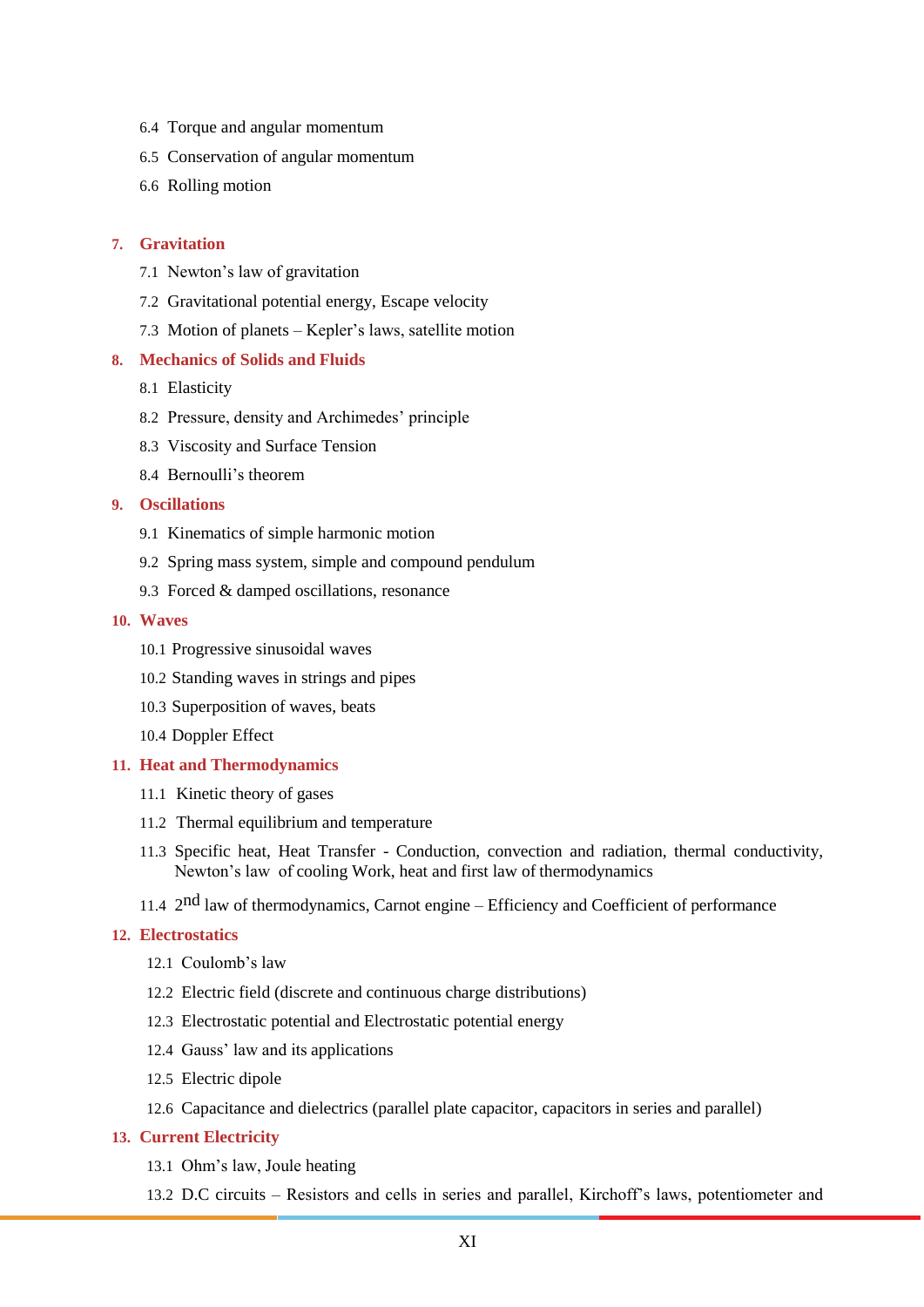Wheatstone bridge

13.3 Electrical Resistance (Resistivity, origin and temperature dependence of resistivity).

### **14. Magnetic Effect of Current**

- 14.1 Biot-Savart's law and its applications
- 14.2 Ampere's law and its applications
- 14.3 Lorentz force, force on current carrying conductors in a magnetic field
- 14.4 Magnetic moment of a current loop, torque on a current loop, Galvanometer and its conversion to voltmeter and ammeter

### **15. Electromagnetic Induction**

- 15.1 Faraday's law, Lenz's law, eddy currents
- 15.2 Self and mutual inductance
- 15.3 Transformers and generators
- 15.4 Alternating current (peak and rms value)
- 15.5 AC circuits, LCR circuits

### **16. Optics**

- 16.1 Laws of reflection and refraction
- 16.2 Lenses and mirrors
- 16.3 Optical instruments telescope and microscope
- 16.4 Interference Huygen's principle, Young's double slit experiment
- 16.5 Interference in thin films
- 16.6 Diffraction due to a single slit
- 16.7 Electromagnetic waves and their characteristics (only qualitative ideas), Electromagnetic spectrum
- 16.8 Polarization states of polarization, Malus' law, Brewster's law

### **17. Modern Physics**

- 17.1 Dual nature of light and matter Photoelectric effect, De Broglie wavelength
- 17.2 Atomic models Rutherford's experiment, Bohr's atomic model
- 17.3 Hydrogen atom spectrum
- 17.4 Radioactivity
- 17.5 Nuclear reactions: Fission and fusion, binding energy

#### **18. Electronic Devices**

- 18.1 Energy bands in solids (qualitative ideas only), conductors, insulators and semiconductors;
- *18.2* Semiconductor diode *I-V* characteristics in forward and reverse bias, diode as a rectifier; *I-V* characteristics of LED, photodiode, solar cell, and Zener diode; Zener diode as a voltage regulator.
- 18.3 Junction transistor, transistor action, characteristics of a transistor; transistor as an amplifier (common emitter configuration) and oscillator
- 18.4 Logic gates (OR, AND, NOT, NAND and NOR). Transistor as a switch.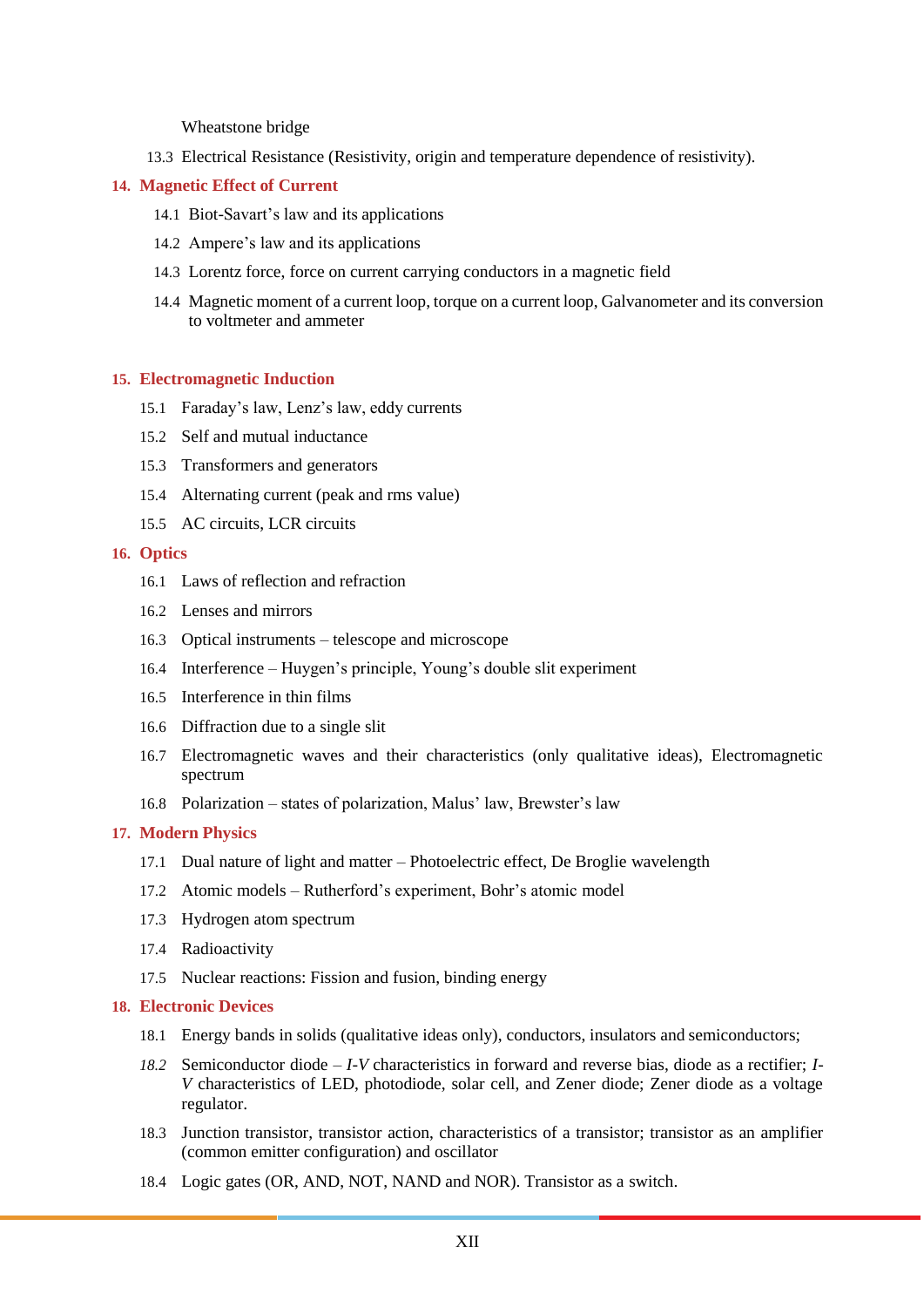# **Part II: Chemistry**

## **1. States of Matter**

- 1.1 Measurement: Physical quantities and SI units, Dimensional analysis, Precision, Significant figures.
- 1.2 Chemical reactions: Laws of chemical combination, Dalton's atomic theory; Mole concept; Atomic, molecular and molar masses; Percentage composition empirical & molecular formula; Balanced chemical equations & stoichiometry
- 1.3 Three states of matter, intermolecular interactions, types of bonding, melting and boiling points Gaseous state: Gas Laws, ideal behavior, ideal gas equation, empirical derivation of gas equation, Avogadro number, Deviation from ideal behaviour – Critical temperature, Liquefaction of gases, van der Waals equation.
- 1.4 Liquid state: Vapour pressure, surface tension, viscosity.
- 1.5 Solid state: Classification; Space lattices & crystal systems; Unit cell in two dimensional and three dimensional lattices, calculation of density of unit cell – Cubic & hexagonal systems; Close packing; Crystal structures: Simple AB and AB2 type ionic crystals, covalent crystals – diamond & graphite, metals. Voids, number of atoms per unit cell in a cubic unit cell, Imperfections- Point defects, non-stoichiometric crystals; Electrical, magnetic and dielectric properties; Amorphous solids – qualitative description. Band theory of metals, conductors, semiconductors and insulators, and n- and p- type semiconductors.

## **2. Atomic Structure**

- 2.1 Introduction: Subatomic particles; Atomic number, isotopes and isobars, Thompson's model and its limitations, Rutherford's picture of atom and its limitations; Hydrogen atom spectrum and Bohr model and its limitations.
- 2.2 Quantum mechanics: Wave-particle duality de Broglie relation, Uncertainty principle; Hydrogen atom: Quantum numbers and wave functions, atomic orbitals and their shapes (s, p, and d), Spin quantum number.
- 2.3 Many electron atoms: Pauli exclusion principle; Aufbau principle and the electronic configuration of atoms, Hund's rule.

## **3. Classification of Elements and Periodicity in Properties' and 'Chemical Bonding and Molecular Structure**

- 3.1 Periodicity: Brief history of the development of periodic tables Periodic law and the modern periodic table; Types of elements: s, p, d, and f blocks; Periodic trends: ionization energy, atomic, and ionic radii, inter gas radii, electron affinity, electro negativity and valency. Nomenclature of elements with atomic number greater than 100.Chemical Bonding & Molecular Structure
- 3.2 Valence electrons, Ionic Bond: Lattice Energy and Born-Haber cycle; Covalent character of ionic bonds and polar character of covalent bond, bond parameters
- 3.3 Molecular Structure: Lewis picture & resonance structures, VSEPR model & molecular shapes
- 3.4 Covalent Bond: Valence Bond Theory- Orbital overlap, Directionality of bonds & hybridization (s, p & d orbitals only), Resonance; Molecular orbital theory- Methodology, Orbital energy level diagram, Bond order, Magnetic properties for homonuclear diatomic species (qualitative idea only).
- 3.5 Dipole moments; Hydrogen Bond.

## **4. Thermodynamics**

- 4.1 Basic Concepts: Systems and surroundings; State functions; Intensive & Extensive Properties; Zeroth Law and Temperature
- 4.2 First Law of Thermodynamics: Work, internal energy, heat, enthalpy, heat capacities and specific heats, measurements of ∆U and ∆H, Enthalpies of formation, phase transformation, ionization, electron gain; Thermochemistry; Hess's Law, Enthalpy of bond dissociation, combustion, atomization, sublimation, solution and dilution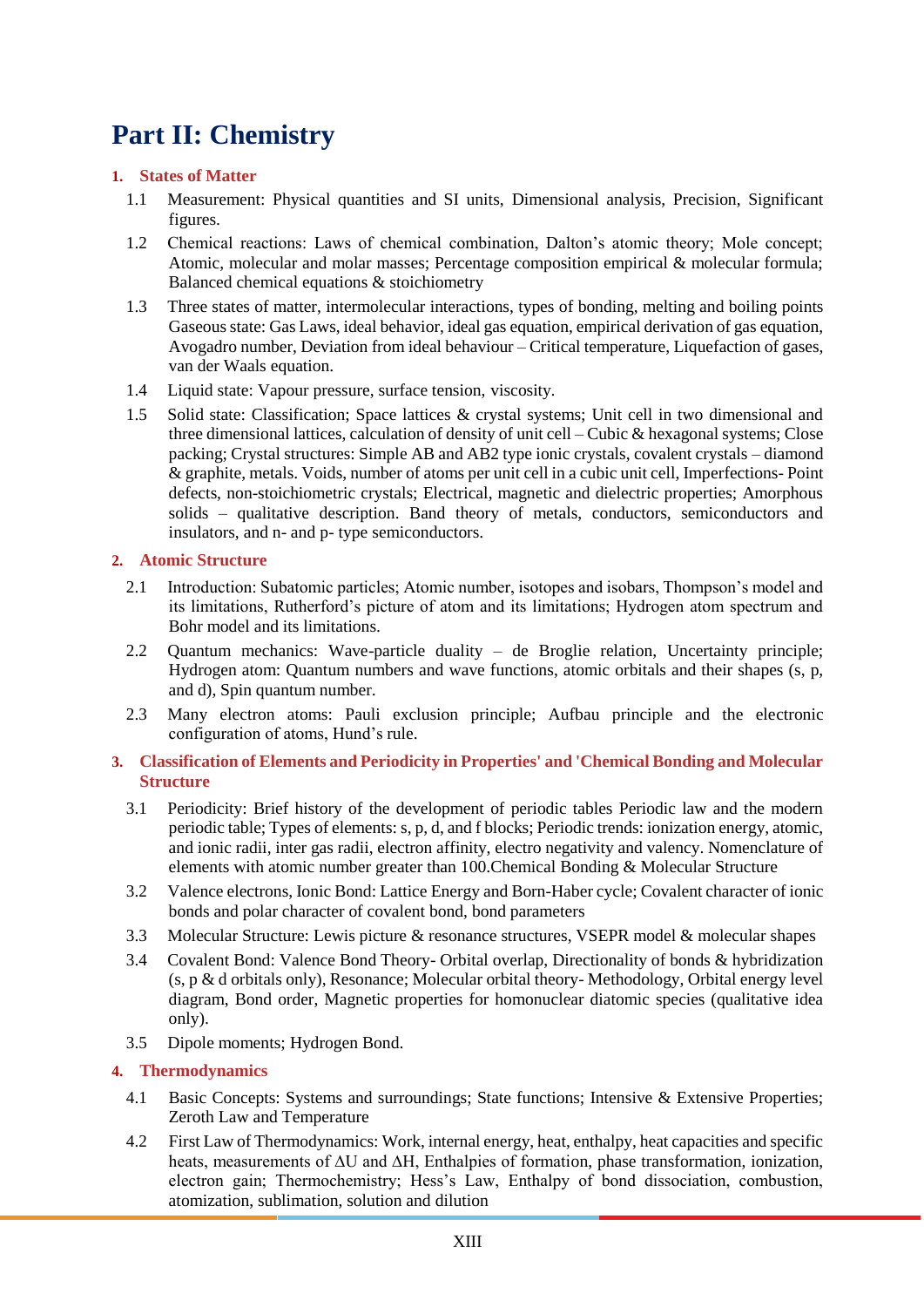- 4.3 Second Law: Spontaneous and reversible processes; entropy; Gibbs free energy related to spontaneity and non-spontaneity, non-mechanical work; Standard free energies of formation, free energy change and chemical equilibrium
- 4.4 Third Law: Introduction

## **5. Physical and Chemical Equilibria**

- 5.1 Concentration Units: Mole Fraction, Molarity, and Molality
- 5.2 Solutions: Solubility of solids and gases in liquids, Vapour Pressure, Raoult's law, Relative lowering of vapor pressure, depression in freezing point; elevation in boiling point; osmotic pressure, determination of molecular mass; solid solutions, abnormal molecular mass, van't Hoff factor. Equilibrium: Dynamic nature of equilibrium, law of mass action
- 5.3 Physical Equilibrium: Equilibria involving physical changes (solid-liquid, liquid-gas, solid-gas), Surface chemistry, Adsorption, Physical and Chemical adsorption, Langmuir Isotherm, Colloids and emulsion, classification, preparation, uses.
- 5.4 Chemical Equilibria: Equilibrium constants (KP, KC), Factors affecting equilibrium, Le-Chatelier's principle.
- 5.5 Ionic Equilibria: Strong and Weak electrolytes, Acids and Bases (Arrhenius, Lewis, Lowry and Bronsted) and their dissociation; degree of ionization, Ionization of Water; ionization of polybasic acids, pH; Buffer solutions; Henderson equation, Acid-base titrations; Hydrolysis; Solubility Product of Sparingly Soluble Salts; Common Ion Effect.
- 5.6 Factors Affecting Equilibria: Concentration, Temperature, Pressure, Catalysts, Significance of  $\Delta G$  and  $\Delta G^0$  in Chemical Equilibria.

## **6. Electrochemistry**

- 6.1 Redox Reactions: Oxidation-reduction reactions (electron transfer concept); Oxidation number; Balancing of redox reactions; Electrochemical cells and cell reactions; Standard electrode potentials; EMF of Galvanic cells; Nernst equation; Factors affecting the electrode potential; Gibbs energy change and cell potential; Secondary cells; dry cells, Fuel cells; Corrosion and its prevention.
- 6.2 Electrolytic Conduction: Electrolytic Conductance; Specific and molar conductivities; variations of conductivity with concentration, Kolhrausch's Law and its application, Electrolysis, Faraday's laws of electrolysis; Electrode potential and electrolysis, Commercial production of the chemicals, NaOH, Na, Al.

### **7. Chemical Kinetics**

- 7.1 Aspects of Kinetics: Rate and Rate expression of a reaction; Rate constant; Order and molecularity of the reaction; Integrated rate expressions and half-life for zero and first order reactions.
- 7.2 Factor Affecting the Rate of the Reactions: Concentration of the reactants, catalyst; size of particles, Temperature dependence of rate constant concept of collision theory (elementary idea, no mathematical treatment); Activation energy.
- 7.3 **Surface Chemistry:** Adsorption physisorption and chemisorption; factors affecting adsorption of gasses on solids; catalysis: homogeneous and heterogeneous, activity and selectivity: enzyme catalysis, colloidal state: distinction between true solutions, colloids and suspensions; lyophillic, lyophobic multi molecular and macromolecular colloids; properties of colloids; Tyndall effect, Brownian movement, electrophoresis, coagulations; emulsions–types of emulsions.

## **8. Hydrogen and s-block elements**

- 8.1 Hydrogen: Element: unique position in periodic table, occurrence, isotopes; Dihydrogen: preparation, properties, reactions, and uses; Molecular, saline, ionic, covalent, interstitial hydrides; Water: Properties; Structure and aggregation of water molecules; Heavy water; Hydrogen peroxide: preparation, reaction, structure & use, Hydrogen as a fuel.
- 8.2 s-block elements: Abundance and occurrence; Anomalous properties of the first elements in each group; diagonal relationships; trends in the variation of properties (ionization energy, atomic & ionic radii).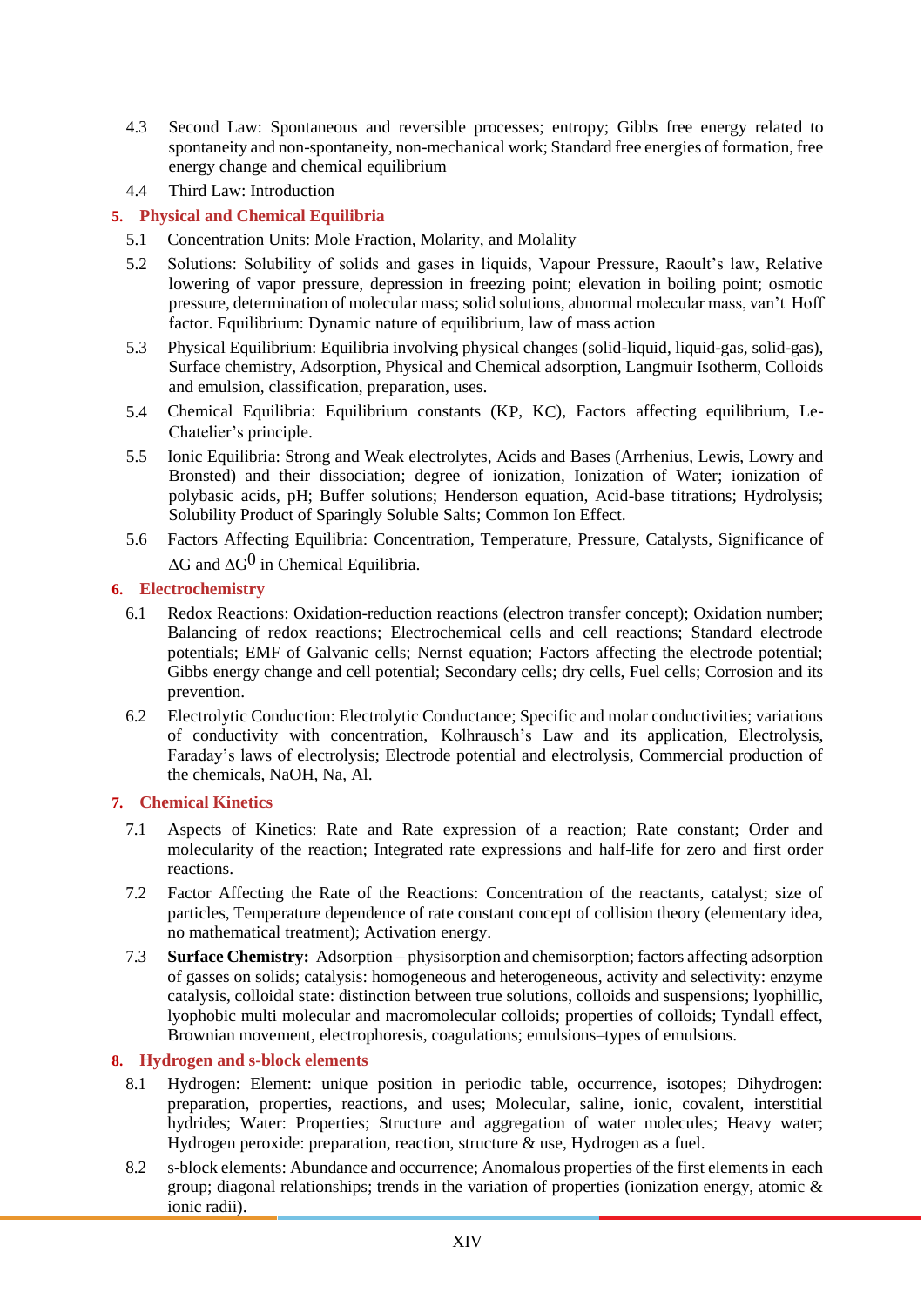- 8.3 Alkali metals: Lithium, sodium and potassium: occurrence, extraction, reactivity, and electrode potentials; Biological importance; Reactions with oxygen, hydrogen, halogens water; Basic nature of oxides and hydroxides; Halides; Properties and uses of compounds such as NaCl, Na<sub>2</sub>CO<sub>3</sub>, Na<sub>HCO<sub>3</sub>, NaO<sub>H</sub>, KC<sub>l</sub>, and KO<sub>H</sub>.</sub>
- 8.4 Alkaline earth metals: Magnesium and calcium: Occurrence, extraction, reactivity and electrode potentials; Reactions with O2, H2O, H2 and halogens; Solubility and thermal stability of oxo salts: Biological importance of Ca and Mg; Preparation, properties and uses of important compounds such as CaO, Ca(OH)2, plaster of Paris, MgSO4, MgCl2, CaCO3, and CaSO4.

### **9. p- d- and f-block elements**

- 9.1 General: Abundance, distribution, physical and chemical properties, isolation and uses of elements; Trends in chemical reactivity of elements of a group; electronic configuration, oxidation states; anomalous properties of first element of each group.
- 9.2 Group 13 elements: Boron; Properties and uses of borax, boric acid, boron hydrides & halides. Reaction of aluminum with acids and alkalis;
- 9.3 Group 14 elements: Carbon: carbon catenation, physical & chemical properties, uses, allotropes (graphite, diamond, fullerenes), oxides, halides and sulphides, carbides; Silicon: Silica, silicates, silicone, silicon tetrachloride, Zeolites, and their uses
- 9.4 Group 15 elements: Dinitrogen; Preparation, reactivity and uses of nitrogen; Industrial and biological nitrogen fixation; Compound of nitrogen; Ammonia: Haber's process, properties and reactions; Oxides of nitrogen and their structures; Properties and Ostwald's process of nitric acid production; Fertilizers – NPK type; Production of phosphorus; Allotropes of phosphorus; Preparation, structure and properties of hydrides, oxides, oxoacids (elementary idea only) and halides of phosphorus, phosphine.
- 9.5 Group 16 elements: Isolation and chemical reactivity of dioxygen; Acidic, basic and amphoteric oxides; Preparation, structure and properties of ozone; Allotropes of sulphur; Preparation/production properties and uses of sulphur dioxide and sulphuric acid; Structure and properties of oxides, oxoacids (structures only).
- 9.6 Group 17 and group 18 elements: Structure and properties of hydrides, oxides, oxoacids of halogens (structures only); preparation, properties & uses of chlorine & HCl; Inter halogen compounds; Bleaching Powder; Uses of Group 18 elements, Preparation, structure and reactions of xenon fluorides, oxides, and oxoacids.
- 9.7 d-Block elements: General trends in the chemistry of first row transition elements; Metallic character; Oxidation state; ionization enthalpy; Ionic radii; Color; Catalytic properties; Magnetic properties; Interstitial compounds; Occurrence and extraction of iron, copper, silver, zinc, and mercury; Alloy formation; Steel and some important alloys; preparation and properties of K2Cr2O7, KMnO4.
- 9.8 f-Block elements: Lanthanoids and actinoids; Oxidation states and chemical reactivity of lanthanoids compounds; Lanthanide contraction and its consequences, Comparison of actinoids and lanthanoids.
- 9.9 Coordination Compounds: Coordination number; Ligands; Werner's coordination theory; IUPAC nomenclature; Application and importance of coordination compounds (in qualitative analysis, extraction of metals and biological systems e.g. chlorophyll, vitamin B12, and hemoglobin); Bonding: Valence-bond approach, Crystal field theory (qualitative); Isomerism including stereoisomerisms.

### **10. Principles of Organic Chemistry and Hydrocarbons**

- 10.1 Classification: General Introduction, classification based on functional groups, trivial and IUPAC nomenclature. Methods of purification: qualitative and quantitative,
- 10.2 Electronic displacement in a covalent bond: Inductive, resonance effects, and hyperconjugation; free radicals; carbocations, carbanions, nucleophiles and electrophiles; types of organic reactions, free radial halogenations.
- 10.3 Alkanes: Structural isomerism, general properties and chemical reactions, free redical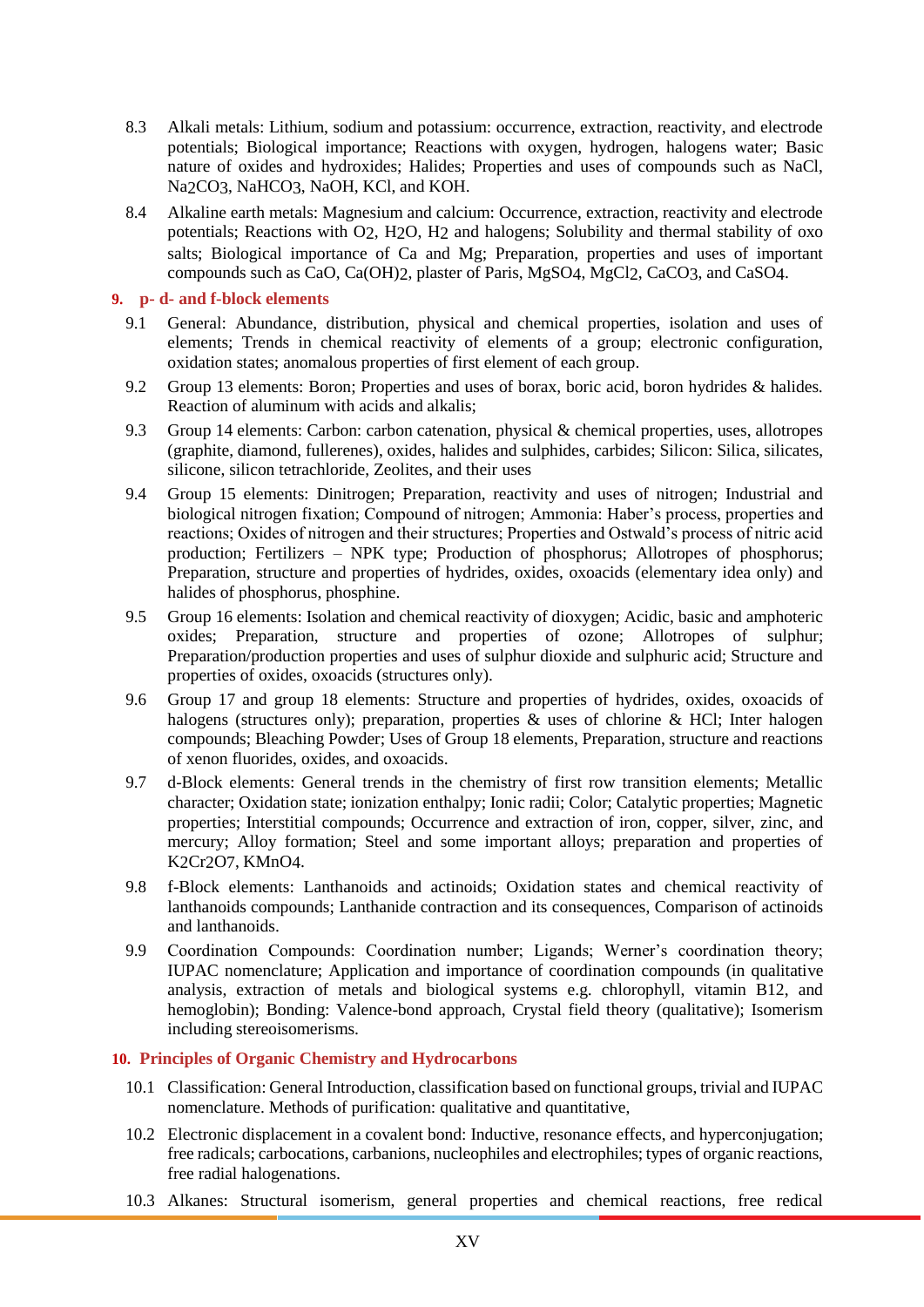helogenation, combustion and pyrolysis.

- 10.4 Alkenes and alkynes: General methods of preparation and reactions, physical properties, electrophilic and free radical additions, acidic character of alkynes and (1,2 and 1,4) addition to dienes.
- 10.5 Aromatic hydrocarbons: Sources; properties; isomerism; resonance delocalization; aromaticity; polynuclear hydrocarbons; IUPAC nomenclature; mechanism of electrophilic substitution reaction, directive influence and effect of substituents on reactivity; carcinogenicity and toxicity.
- 10.6 Haloalkanes and haloarenes: Physical properties, nomenclature, optical rotation, chemical reactions and mechanism of substitution reaction. Uses and environmental effects; di, tri, tetrachloromethanes, iodoform, freon and DDT.

### **11. Stereochemistry**

- 11.1 Conformations: Ethane conformations; Newman and Sawhorse projections.
- 11.2 Geometrical isomerism in alkenes

### **12. Organic Compounds with Functional Groups Containing Oxygen and Nitrogen**

- 12.1 General: Nomenclature, electronic structure, important methods of preparation, identification, important reactions, physical and chemical properties, uses of alcohols, phenols, ethers, aldehydes, ketones, carboxylic acids, nitro compounds, amines, diazonium salts, cyanides and isocyanides.
- 12.2 Specific: Reactivity of  $\Box$ -hydrogen in carbonyl compounds, effect of substituents on alphacarbon on acid strength, comparative reactivity of acid derivatives, mechanism of nucleophilic addition and dehydration, basic character of amines, methods of preparation, and their separation, importance of diazonium salts in synthetic organic chemistry.

### **13. Biological , Industrial and Environmental chemistry**

- 13.1 Carbohydrates: Classification; Monosaccharides; Structures of pentoses and hexoses; Simple chemical reactions of glucose, Disaccharides: reducing and non-reducing sugars – sucrose, maltose and lactose; Polysaccharides: elementary idea of structures of starch, cellulose and glycogen.
- 13.2 Proteins: Amino acids; Peptide bond; Polypeptides; Primary structure of proteins; Simple idea of secondary , tertiary and quaternary structures of proteins; Denaturation of proteins and enzymes.
- 13.3 Nucleic Acids: Types of nucleic acids; Primary building blocks of nucleic acids (chemical composition of DNA & RNA); Primary structure of DNA and its double helix; Replication; Transcription and protein synthesis; Genetic code.
- 13.4 Vitamins: Classification, structure, functions in biosystems; Hormones
- 13.5 Polymers: Classification of polymers; General methods of polymerization; Molecular mass of polymers; Biopolymers and biodegradable polymers; methods of polymerization (free radical, cationic and anionic addition polymerizations); Copolymerization: Natural rubber; Vulcanization of rubber; Synthetic rubbers. Condensation polymers.
- 13.6 Pollution: Environmental pollutants; soil, water and air pollution; Chemical reactions in atmosphere; Smog; Major atmospheric pollutants; Acid rain; Ozone and its reactions; Depletion of ozone layer and its effects; Industrial air pollution; Greenhouse effect and global warming; Green Chemistry, study for control of environmental pollution.
- 13.7 Chemicals in medicine, health-care and food: Analgesics, Tranquilizers, antiseptics, disinfectants, anti-microbials, anti-fertility drugs, antihistamines, antibiotics, antacids; Preservatives, artificial sweetening agents, antioxidants, soaps and detergents.

### **14. Theoretical Principles of Experimental Chemistry**

14.1 Volumetric Analysis: Principles; Standard solutions of sodium carbonate and oxalic acid; Acidbase titrations; Redox reactions involving KI, H2SO4, Na2SO3, Na2S2O3 and H2S; Potassium permanganate in acidic, basic and neutral media; Titrations of oxalic acid, ferrous ammonium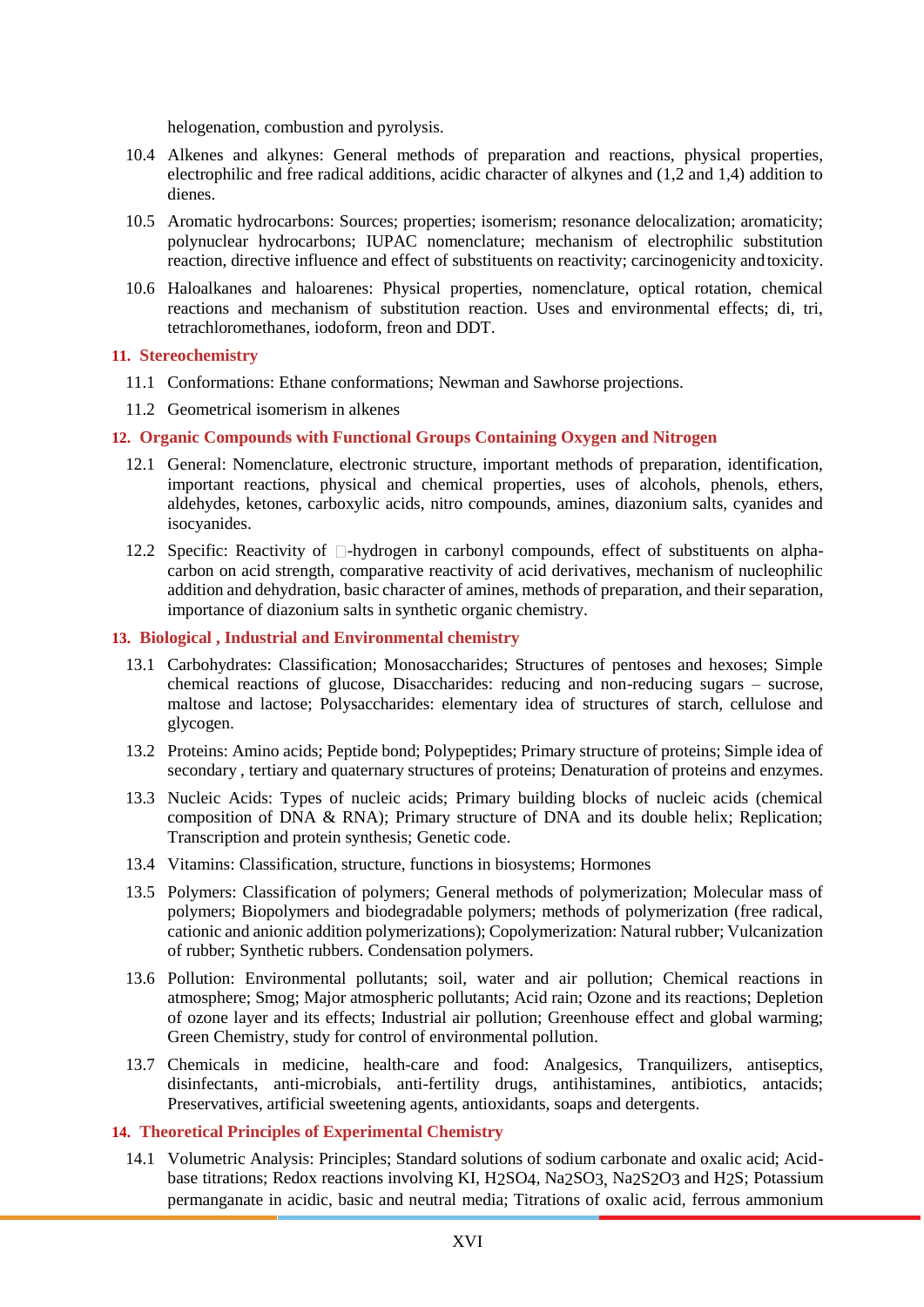sulphate with KMnO4, K2 Cr2O7/Na2S2O3, Cu(II)/Na2S2O3.

- 14.2 Qualitative analysis of Inorganic Salts: Principles in the determination of the cations Pb<sup>2+</sup>, Cu<sup>2+</sup>,  $As^{3+}$ , Mn<sup>2+</sup>, Al<sup>3+</sup>, Zn<sup>2+</sup>, Co<sup>2+</sup>, Ca<sup>2+</sup>, Sr<sup>2+</sup>, Ba<sup>2+</sup>, Mg<sup>2+</sup>, NH4<sup>+</sup>, Fe<sup>3+</sup>, Ni<sup>2+</sup> and the anions CO3<sup>2-</sup>, S<sup>2</sup> ,  $SO_4^2$ <sup>-</sup>,  $SO_3^2$ <sup>-</sup>,  $NO_2$ <sup>-</sup>,  $NO_3$ <sup>-</sup>, Cl<sup>-</sup>, Br, I<sup>-</sup>, PO<sub>4</sub><sup>3-</sup>, CH<sub>3</sub>COO<sup>-</sup>, C<sub>2</sub>O<sub>4</sub><sup>2</sup><sup>-</sup>.
- 14.3 Physical Chemistry Experiments: preparation and crystallization of alum, copper sulphate. Benzoic acid ferrous sulphate, double salt of alum and ferrous sulphate, potassium ferric sulphate; Temperature vs. solubility; Study of pH charges by common ion effect in case of weak acids and weak bases; pH measurements of some solutions obtained from fruit juices, solutions of known and varied concentrations of acids, bases and salts using pH paper or universal indicator; Lyophilic and lyophobic sols; Dialysis; Role of emulsifying agents in emulsification. Equilibrium studies involving ferric and thiocyanate ions (ii)  $[Co(H2O)6]^{2+}$  and chloride ions; Enthalpy determination for strong acid vs. strong base neutralization reaction (ii) hydrogen bonding interaction between acetone and chloroform; Rates of the reaction between (i) sodium thiosulphate and hydrochloric acid, (ii) potassium iodate and sodium sulphite (iii) iodide vs. hydrogen peroxide, concentration and temperature effects in these reactions.
- 14.4 Purification Methods: Filtration, crystallization, sublimation, distillation, differential extraction, and chromatography. Principles of melting point and boiling point determination; principles of paper chromatographic separation – Rf values.
- 14.5 Qualitative Analysis of Organic Compounds: Detection of nitrogen, sulphur, phosphorous and halogens; Detection of carbohydrates, fats and proteins in foodstuff; Detection of alcoholic, phenolic, aldehydic, ketonic, carboxylic, amino groups and unsaturation.
- 14.6 Quantitative Analysis of Organic Compounds: Basic principles for the quantitative estimation of carbon, hydrogen, nitrogen, halogen, sulphur and phosphorous; Molecular mass determination by silver salt and chloroplatinate salt methods; Calculations of empirical and molecular formulae.
- 14.7 Principles of Organic Chemistry Experiments: Preparation of iodoform, acetanilide, p-nitro acetanilide, di-benzayl acetone, aniline yellow, beta-naphthol; Preparation of acetylene and study of its acidic character.
- 14.8 Basic Laboratory Technique: Cutting glass tube and glass rod, bending a glass tube, drawing out a glass jet, boring of cork.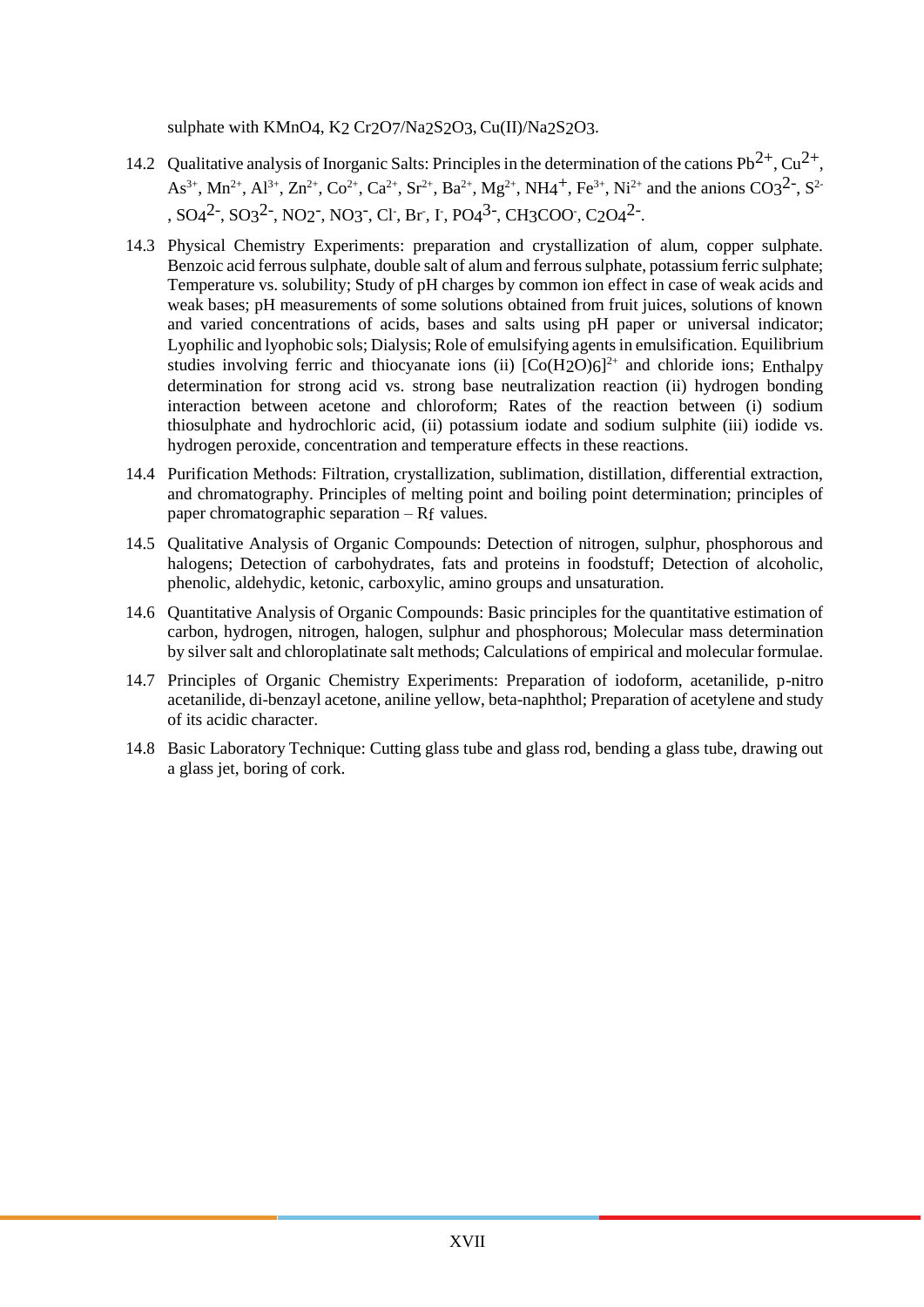# **Part III: (a) English Proficiency and (b) Logical Reasoning**

## **(a)English Proficiency**

This test is designed to assess the test takers' general proficiency in the use of English language as a means of self-expression in real life situations. It specifically tests the test takers' knowledge of basic grammar, their vocabulary, their ability to read fast and comprehend, and also their ability to apply the elements of effective writing.

## **1. Grammar**

- 1.1 Determiners, Prepositions, Modals, Adjectives, Relative Pronouns
- 1.2 Agreement, Time and Tense
- 1.3 Parallel Construction
- 1.4 Voice, Transformation
- 1.5 Question Tags, Relative Clauses

## **2. Vocabulary**

- 2.1 Odd Word, One Word, Spelling & Word Formation, Homophones
- 2.2 Contextual Meanings of Vocabulary (Definitions, Academic Vocabulary, Connotation)
- 2.3 Synonyms, Antonyms, Collocations
- 2.4 Phrasal Verbs & Idioms
- 2.5 Analogy

## **3. Reading Comprehension**

- 3.1 Content/Ideas (Finding Main Ideas, Reaching Conclusions Using Supporting Evidence, Anticipation of Ideas, Distinguishing Facts from Opinions)
- 3.2 Vocabulary (Figurative Usage: Metaphors and Similes; Select CLOZE)
- 3.3 Summary (Findings from Options the Correct Summary)
- 3.4 Referents
- 3.5 Reorganization of Information (Jigsaw Reading)

## **4. Composition**

- 4.1 Rearrangement (Word Order; Logical Organization of Paragraph)
- 4.2 Paragraph & Unity (Identifying the Correct Topic Sentence; )
- 4.3 Linkers/Connectives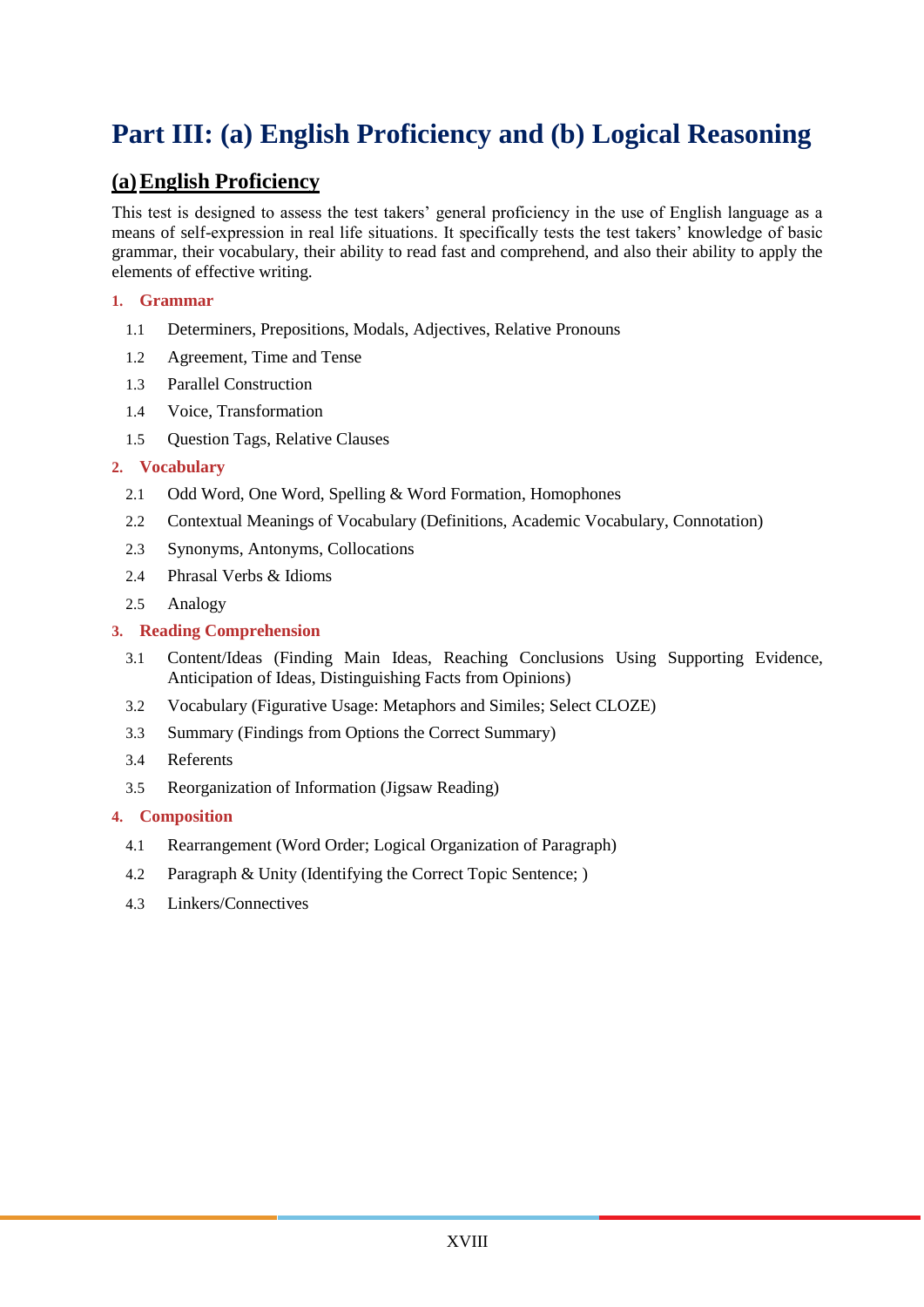## **(b)Logical Reasoning**

The test is given to the candidates to judge their power of reasoning spread in verbal and nonverbal areas. The candidates should be able to think logically so that they perceive the data accurately, understand the relationships correctly, figure out the missing numbers or words, and apply rules in novel contexts. These indicators are measured through performance on such tasks as detecting missing links, following directions, classifying words, establishing sequences, and completing analogies.

## **5. Verbal Reasoning**

- 5.1 **Analogy:** Analogy means correspondence. In the questions based on analogy, a particular relationship is given and another similar relationship has to be identified from the alternatives provided.
- 5.2 **Classification:** Classification means to assort the items of a given group on the basis of certain common quality they possess and then spot the odd option out.
- 5.3 **Series Completion:** Here series of numbers or letters are given and one is asked to either complete the series or find out the wrong part in the series.
- 5.4 **Logical Deduction:** Reading Passage: Here a brief passage is given and based on the passage the candidate is required to identify the correct or incorrect logical conclusions.
- 5.5 **Chart Logic:** Here a chart or a table is given that is partially filled in and asks to complete it in accordance with the information given either in the chart / table or in the question.

## **6. Nonverbal Reasoning**

- 6.1 **Pattern Perception:** Here a certain pattern is given and generally a quarter is left blank. The candidate is required to identify the correct quarter from the given options.
- 6.2 **Figure Formation and Analysis:** Here the candidate is required to analyze and form a figure from the various given parts.
- 6.3 **Paper Cutting:** Here the candidate analyses a pattern that is formed when a folded piece of paper is cut into a definite design.
- 6.4 **Figure Matrix:** Here the candidate is given more than one set of figures in the form of a matrix, which follow the same rule. The candidate is required to follow the rule and identify the missing figure.
- 6.5 **Rule Detection:** Here a particular rule is given and the candidate is required to select from the given sets of figures, a set of figures, which obey the rule and form the correct series.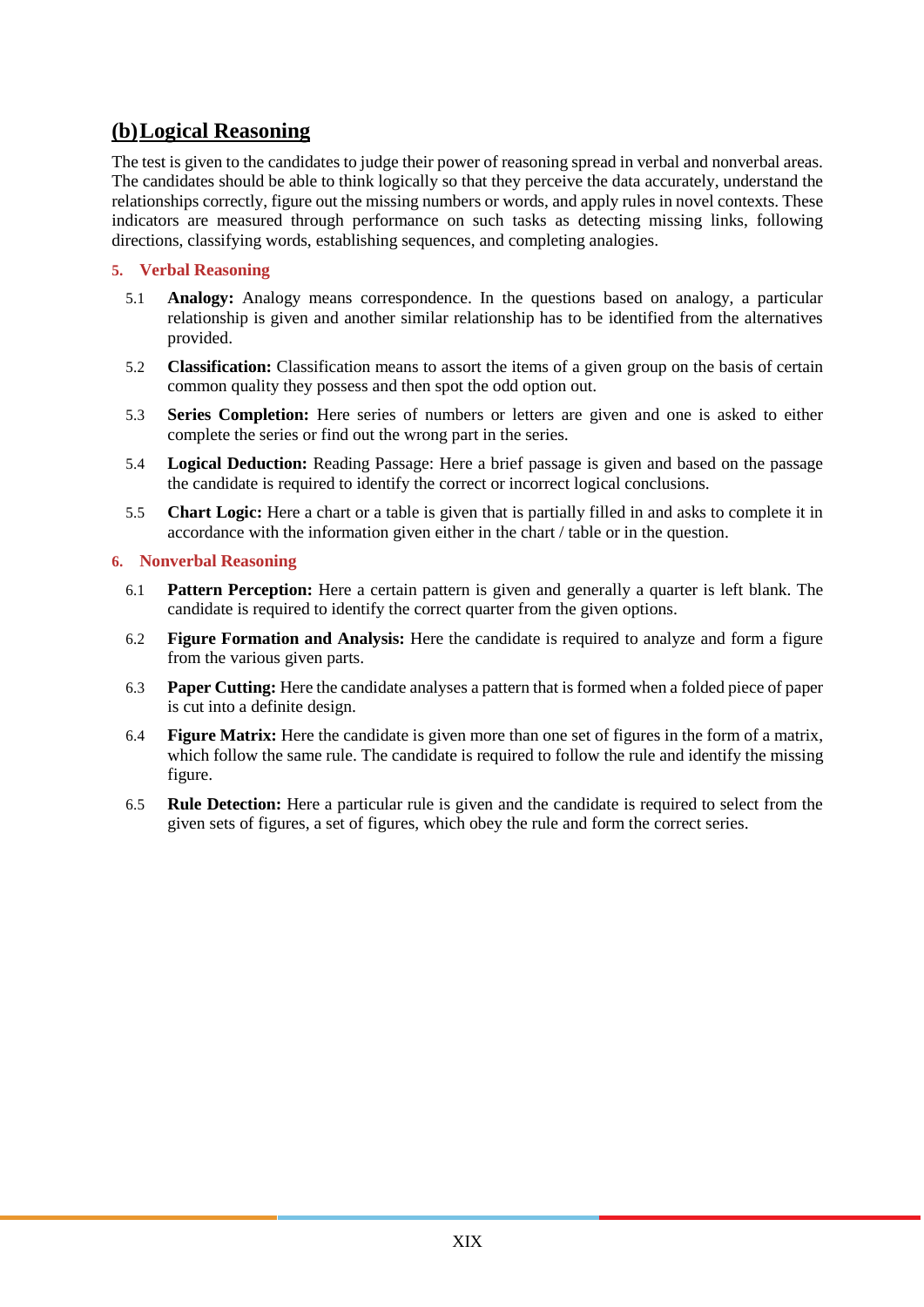# **Part IV: Mathematics**

## **1. Algebra**

- 1.1 Complex numbers, addition, multiplication, conjugation, polar representation, properties of modulus and principal argument, triangle inequality, roots of complex numbers, geometric interpretations; Fundamental theorem of algebra.
- 1.2 Theory of Quadratic equations, quadratic equations in real and complex number system and their solutions.
- 1.3 Arithmetic and geometric progressions, arithmetic, geometric and arithmetico geometric series, sums of finite arithmetic and geometric progressions, infinite geometric series, sums of squares and cubes of the first n natural numbers.
- 1.4 Logarithms and their properties.
- 1.5 Exponential series.
- 1.6 Permutations and combinations, Permutations as an arrangement and combination as selection, simple applications.
- 1.7 Binomial theorem for a positive integral index, properties of binomial coefficients, Pascal's triangle
- 1.8 Matrices and determinants of order two or three, properties and evaluation of determinants, addition and multiplication of matrices, adjoint and inverse of matrices, Solutions of simultaneous linear equations in two or three variables, elementary row and column operations of matrices, Types of matrices, applications of determinants in finding the area of triangles.
- 1.9 Sets, Relations and Functions, algebra of sets applications, equivalence relations, mappings, one•one, into and onto mappings, composition of mappings, binary operation, inverse of function, functions of real variables like polynomial, modulus, signum and greatest integer.
- 1.10 Mathematical reasoning and methods of proofs, Mathematically acceptable statements. Connecting words/phrases – consolidating the understanding of "if and only if (necessary and sufficient) condition", "implies", "and/or", "implied" by", "and", "or", "there exists" and through variety of examples related to real life and Mathematics. Validating the statements involving the connecting words – difference between contradiction, converse and contra positive, Mathematical induction
- 1.11 Linear Inequalities, solution of linear inequalities in one variable (Algebraic) and two variables (Graphical).

## **2. Trigonometry**

- 2.1 Measurement of angles in radians and degrees, positive and negative angles, trigonometric ratios, functions with their graphs and identities.
- 2.2 Solution of trigonometric equations.
- 2.3 Inverse trigonometric functions

## **3. Two-dimensional Coordinate Geometry**

- 3.1 Cartesian coordinates, distance between two points, section formulae, shift of origin.
- 3.2 Straight lines and pair of straight lines: Equation of straight lines in various forms, angle between two lines, distance of a point from a line, lines through the point of intersection of two given lines, equation of the bisector of the angle between two lines, concurrent lines.
- 3.3 Circles: Equation of circle in standard form, parametric equations of a circle.
- 3.4 Conic sections: parabola, ellipse and hyperbola their eccentricity, directrices & foci.
- **4. Three dimensional Coordinate Geometry**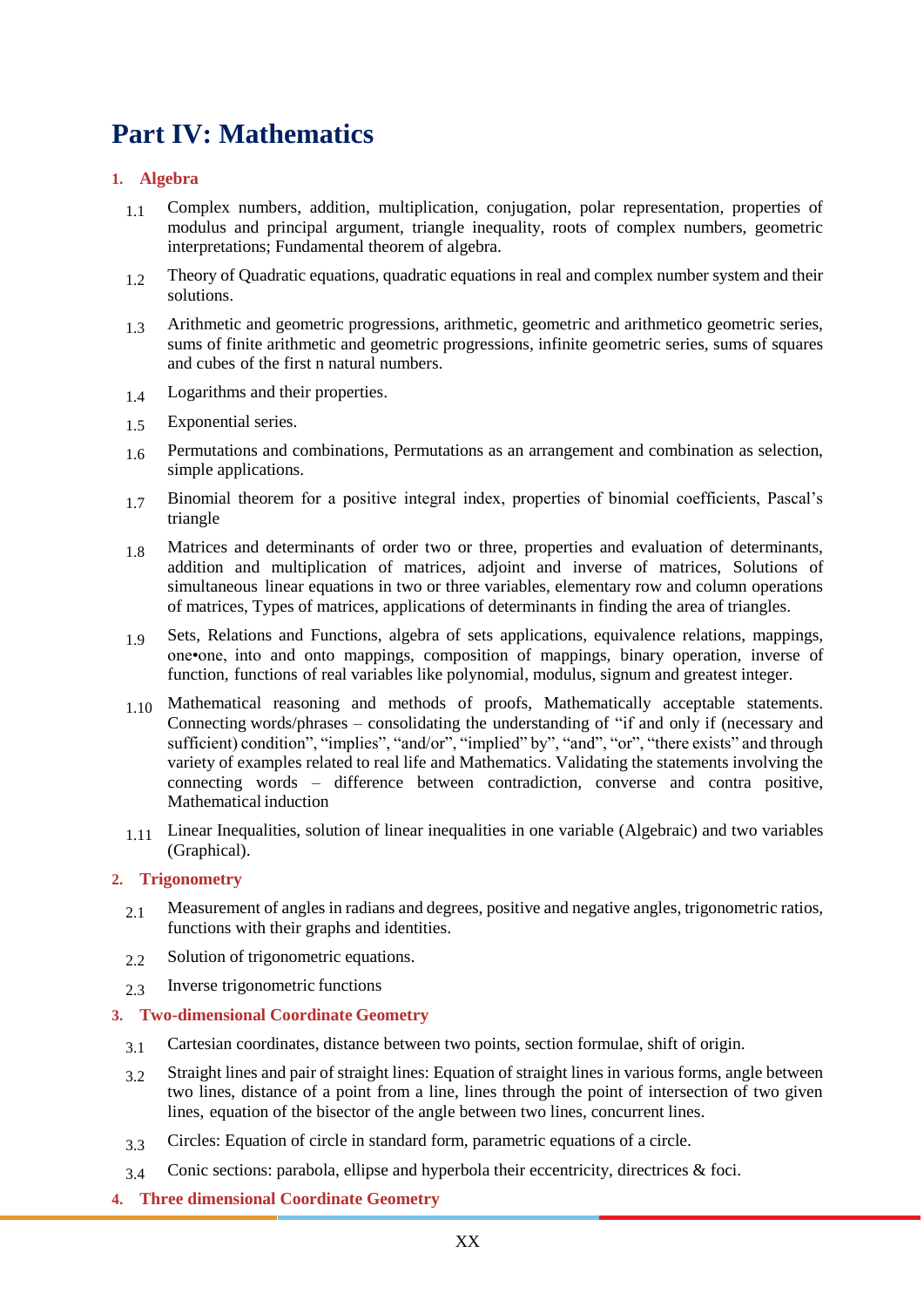- 4.1 Co-ordinate axes and co-ordinate planes, distance between two points, section formula, direction cosines and direction ratios, equation of a straight line in space and skew lines.
- 4.2 Angle between two lines whose direction ratios are given, shortest distance between two lines.
- 4.3 Equation of a plane, distance of a point from a plane, condition for coplanarity of three lines, angles between two planes, angle between a line and a plane.

### **5. Differential calculus**

- 5.1 Domain and range of a real valued function, Limits and Continuity of the sum, difference, product and quotient of two functions, Differentiability.
- 5.2 Derivative of different types of functions (polynomial, rational, trigonometric, inverse trigonometric, exponential, logarithmic, implicit functions), derivative of the sum, difference, product and quotient of two functions, chain rule, parametric form.
- 5.3 Geometric interpretation of derivative, Tangents and Normal.
- 5.4 Increasing and decreasing functions, Maxima and minima of a function.
- 5.5 Rolle's Theorem, Mean Value Theorem and Intermediate Value Theorem.

### **6. Integral calculus**

- 6.1 Integration as the inverse process of differentiation, indefinite integrals of standard functions.
- 6.2 Methods of integration: Integration by substitution, Integration by parts, integration by partial fractions, and integration by trigonometric identities.
- 6.3 Definite integrals and their properties, Fundamental Theorem of Integral Calculus, applications in finding areas under simple curves.
- 6.4 Application of definite integrals to the determination of areas of regions bounded by simple curves.

## **7. Ordinary Differential Equations**

- 7.1 Order and degree of a differential equation, formulation of a differential equation whole general solution is given, variables separable method.
- 7.2 Solution of homogeneous differential equations of first order and first degree
- 7.3 Linear first order differential equations

## **8. Probability**

- 8.1 Various terminology in probability, axiomatic and other approaches of probability, addition and multiplication rules of probability.
- 8.2 Conditional probability, total probability and Baye's theorem
- 8.3 Independent events
- 8.4 Discrete random variables and distributions with mean and variance.

### **9. Vectors**

- 9.1 Direction ratio/cosines of vectors, addition of vectors, scalar multiplication, position vector of a point dividing a line segment in a given ratio.
- 9.2 Dot and cross products of two vectors, projection of a vector on a line.
- 9.3 Scalar triple products and their geometrical interpretations.

### **10. Statistics**

- 10.1 Measures of dispersion
- 10.2 Analysis of frequency distributions with equal means but different variances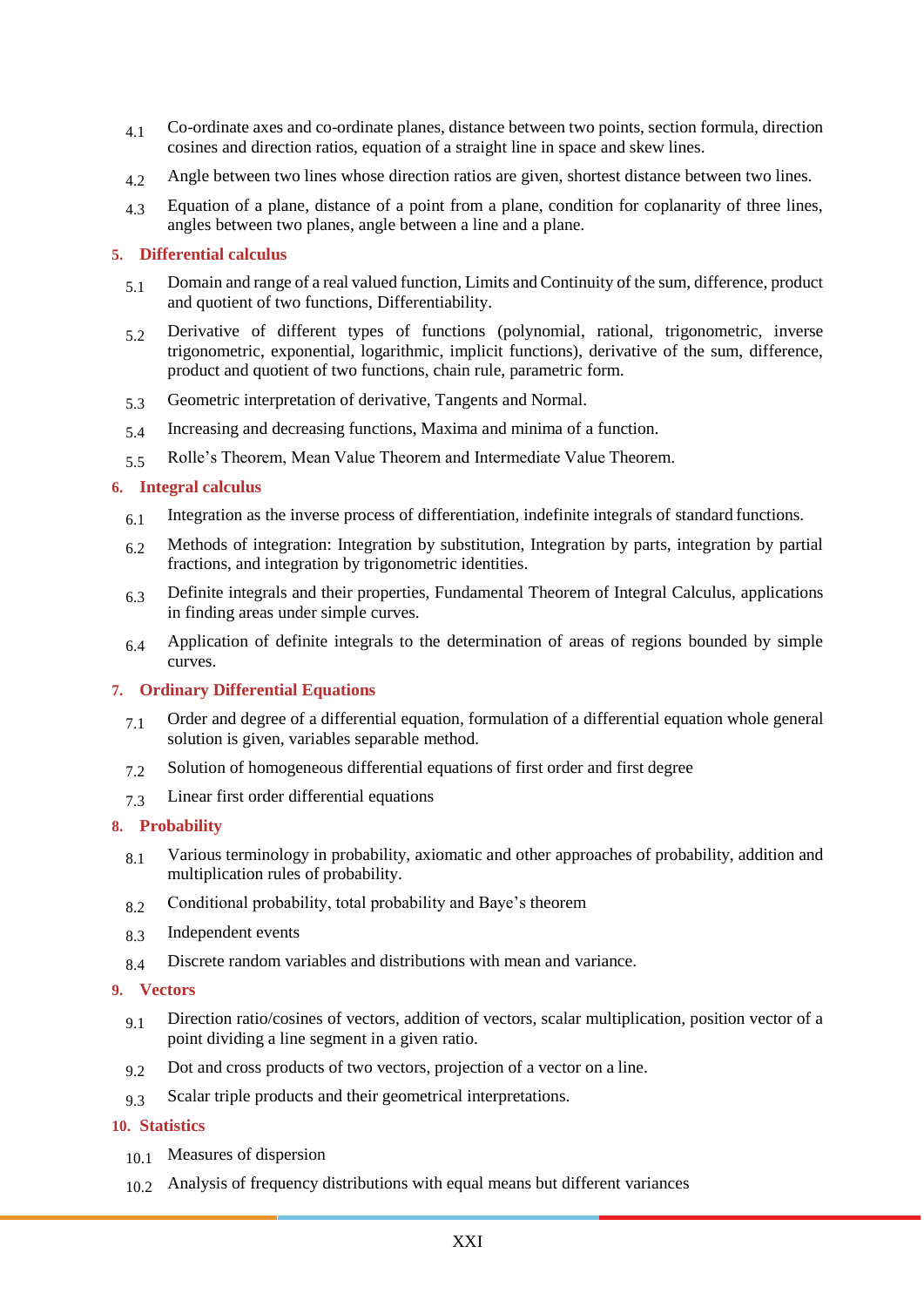### **11. Linear Programming**

- 11.1 Various terminology and formulation of linear Programming
- 11.2 Solution of linear Programming using graphical method, feasible and infeasible regions, feasible and infeasible solutions, optimal feasible solutions (upto three nonitrivial constraints)

### **12. Mathematical modeling**

12.1 Formulation of simple real life problem, solution using matrices, calculus and linear programming.

# **Part IV: Biology**

### **1: Diversity in Living World**

- 1.1 Biology its meaning and relevance to mankind
- 1.2 What is living; Taxonomic categories and aids; Systematics and Binomial system of nomenclature.
- 1.3 Introductory classification of living organisms (Two-kingdom system, Five-kingdom system);
- 1.4 Plant kingdom Salient features of major groups (Algae to Angiosperms);
- 1.5 Animal kingdom Salient features of Nonchordates up to phylum, and Chordates up to class level.

### **2: Cell: The Unit of Life; Structure and Function**

- 2.1 Cell wall; Cell membrane; Endomembrane system (ER, Golgi apparatus/Dictyosome, Lysosomes, Vacuoles); Mitochondria; Plastids; Ribosomes; Cytoskeleton; Cilia and Flagella; Centrosome and Centriole; Nucleus; Microbodies.
- 2.2 Structural differences between prokaryotic and eukaryotic, and between plant and animal cells.
- 2.3 Cell cycle (various phases); Mitosis; Meiosis.
- 2.4 Biomolecules Structure and function of Carbohydrates, Proteins, Lipids, and Nucleic acids.
- 2.5 Enzymes Chemical nature, types, properties and mechanism of action.

### **3: Genetics and Evolution**

- 3.1 Mendelian inheritance; Chromosome theory of inheritance; Gene interaction; Incomplete dominance; Co-dominance; Complementary genes; Multiple alleles;
- 3.2 Linkage and Crossing over; Inheritance patterns of hemophilia and blood groups in humans.
- 3.3 DNA –its organization and replication; Transcription and Translation;
- 3.4 Gene expression and regulation; DNA fingerprinting.
- 3.5 Theories and evidences of evolution, including modern Darwinism.

#### **4: Structure and Function – Plants**

- 4.1 Morphology of a flowering plant; Tissues and tissue systems in plants; Anatomy and function of root, stem (including modifications), leaf, inflorescence, flower (including position and arrangement of different whorls, placentation), fruit and seed; Types of fruit; Secondary growth;
- 4.2 Absorption and movement of water (including diffusion, osmosis and water relations of cell) and of nutrients; Translocation of food; Transpiration and gaseous exchange; Mechanism of stomatal movement.
- 4.3 Mineral nutrition Macro- and micro-nutrients in plants including deficiency disorders; Biological nitrogen fixation mechanism.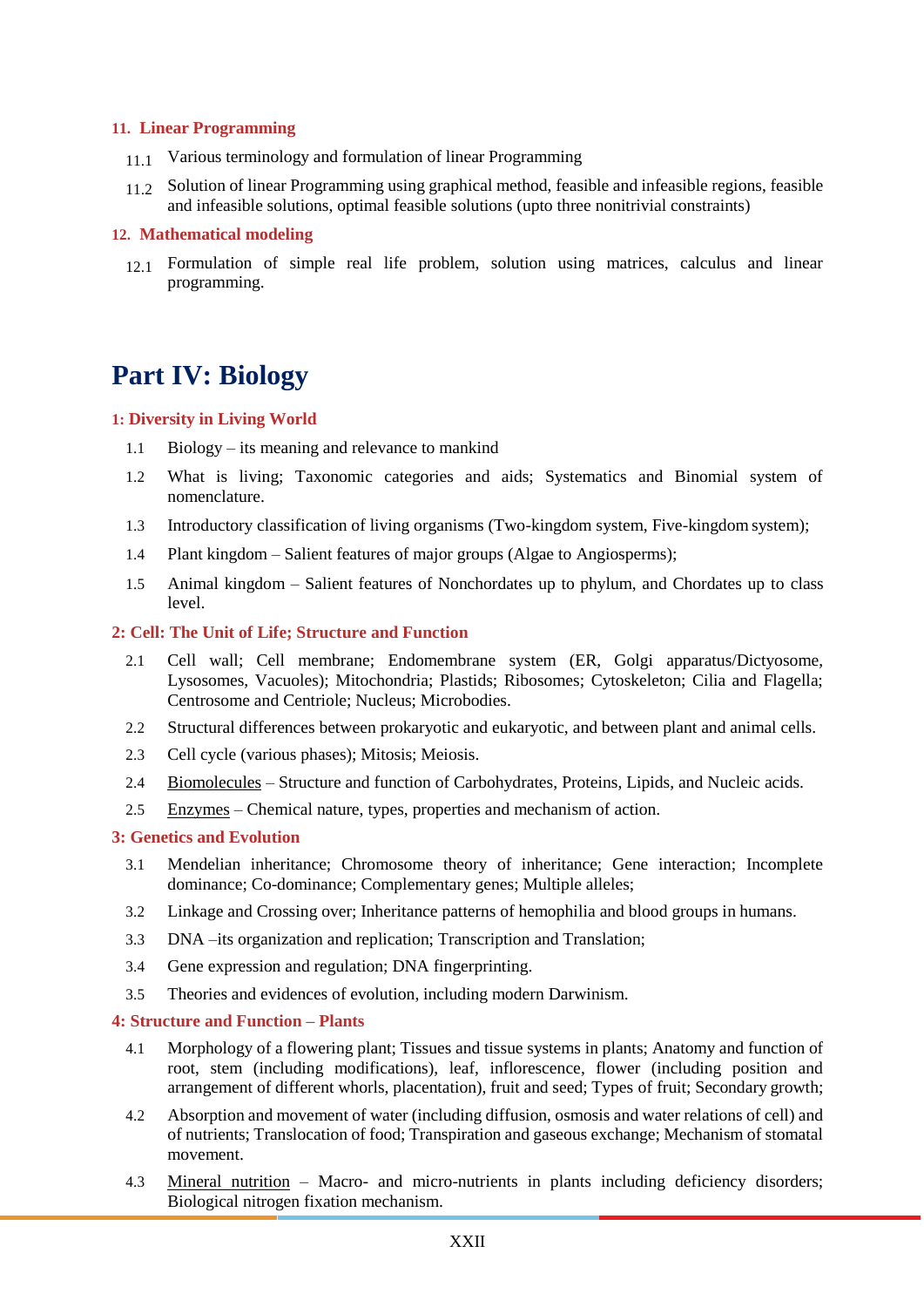- 4.4 Photosynthesis Light reaction, cyclic and non-cyclic photophosphorylation; various pathways of carbon dioxide fixation; Photorespiration; Limiting factors.
- 4.5 Respiration Anaerobic, Fermentation, Aerobic; Glycolysis, TCA cycle; Electron transport system; Energy relations.

## **5: Structure and Function - Animals**

- 5.1 Human Physiology Digestive system organs, digestion and absorption; Respiratory system organs, breathing and exchange and transport of gases.
- 5.2 Body fluids and circulation Blood, lymph, double circulation, regulation of cardiac activity; Hypertension, Coronary artery diseases.
- 5.3 Excretion system Urine formation, regulation of kidney function
- 5.4 Locomotion and movement Skeletal system, joints, muscles, types of movement.
- 5.5 Control and co-ordination Central and peripheral nervous systems, structure and function of neuron, reflex action and sensory reception; Role of various types of endocrine glands; Mechanism of hormone action.

### **6: Reproduction, Growth and Movement in Plants**

- 6.1 Asexual methods of reproduction;
- 6.2 Sexual Reproduction Development of male and female gametophytes; Pollination (Types and agents); Fertilization; Development of embryo, endosperm, seed and fruit (including parthenocarpy and elminth).
- 6.3 Growth and Movement Growth phases; Types of growth regulators and their role in seed dormancy, germination and movement;
- 6.4 Apical dominance; Senescence; Abscission; Photo- periodism; Vernalisation;
- 6.5 Various types of movements.

### **7: Reproduction and Development in Humans**

- 7.1 Male and female reproductive systems;
- 7.2 Menstrual cycle; Gamete production; Fertilisation; Implantation;
- 7.3 Embryo development;
- 7.4 Pregnancy and parturition;
- 7.5 Birth control and contraception.

### **8: Ecology and Environment**

- 8.1 Meaning of ecology, environment, habitat and niche.
- 8.2 Ecological levels of organization (organism to biosphere); Characteristics of Species, Population, Biotic Community and Ecosystem; Succession and Climax. Ecosystem – Biotic and abiotic components; Ecological pyramids; Food chain and Food web;
- 8.3 Energy flow; Major types of ecosystems including agroecosystem.
- 8.4 Ecological adaptations Structural and physiological features in plants and animals of aquatic and desert habitats.
- 8.5 Biodiversity and Environmental Issues Meaning, types and conservation strategies (Biosphere reserves, National parks and Sanctuaries), Air and Water Pollution (sources and major pollutants); Global warming and Climate change; Ozone depletion; Noise pollution; Radioactive pollution; Methods of pollution control (including an idea of bioremediation); Deforestation; Extinction of species (Hot Spots).
- **9: Biology and Human Welfare**